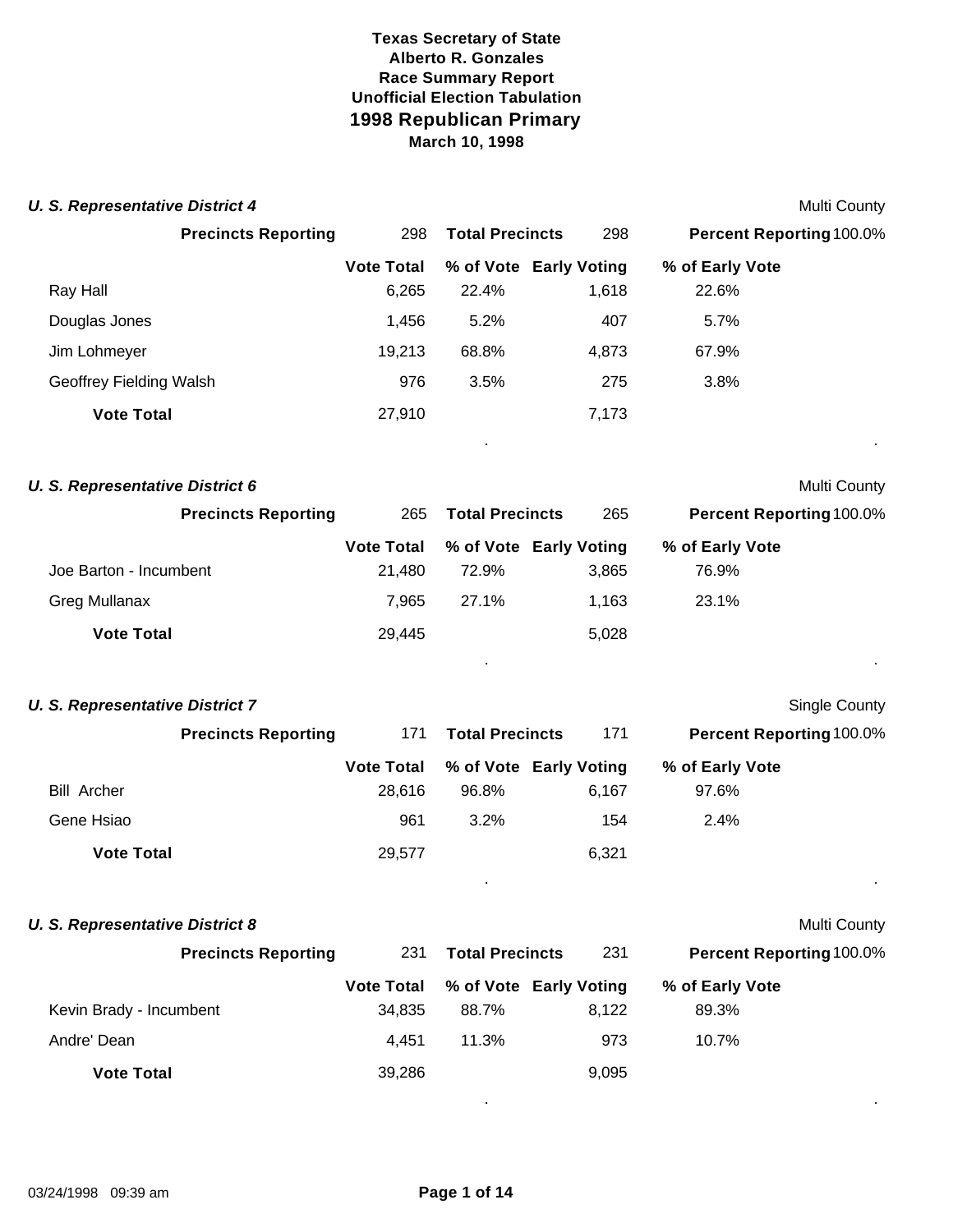| <b>U. S. Representative District 9</b>  |                            |                            |                        |                                 |                                 | Multi County         |
|-----------------------------------------|----------------------------|----------------------------|------------------------|---------------------------------|---------------------------------|----------------------|
|                                         | <b>Precincts Reporting</b> | 217                        | <b>Total Precincts</b> | 217                             | Percent Reporting 100.0%        |                      |
|                                         |                            | <b>Vote Total</b>          |                        | % of Vote Early Voting          | % of Early Vote                 |                      |
| Don Beagle                              |                            | 1,944                      | 16.1%                  | 719                             | 18.8%                           |                      |
| <b>Tom Cottar</b>                       |                            | 5,451                      | 45.2%                  | 1,497                           | 39.2%                           |                      |
| Onzelo Markum                           |                            | 2,048                      | 17.0%                  | 525                             | 13.7%                           |                      |
| Adonn Slone                             |                            | 2,617                      | 21.7%                  | 1,081                           | 28.3%                           |                      |
| <b>Vote Total</b>                       |                            | 12,060                     |                        | 3,822                           |                                 |                      |
| <b>U. S. Representative District 13</b> |                            |                            |                        |                                 |                                 | Multi County         |
|                                         | <b>Precincts Reporting</b> | 331                        | <b>Total Precincts</b> | 331                             | Percent Reporting 100.0%        |                      |
|                                         |                            | <b>Vote Total</b>          |                        | % of Vote Early Voting          | % of Early Vote                 |                      |
| <b>Richard Amon</b>                     |                            | 1,343                      | 6.3%                   | 364                             | 6.9%                            |                      |
| Mac Thornberry - Incumbent              |                            | 19,826                     | 93.7%                  | 4,887                           | 93.1%                           |                      |
| <b>Vote Total</b>                       |                            | 21,169                     |                        | 5,251                           |                                 |                      |
| <b>U. S. Representative District 20</b> |                            |                            |                        |                                 |                                 | <b>Single County</b> |
|                                         | <b>Precincts Reporting</b> | 271                        | <b>Total Precincts</b> | 271                             | <b>Percent Reporting 100.0%</b> |                      |
| John Shull                              |                            | <b>Vote Total</b><br>3,384 | 37.1%                  | % of Vote Early Voting<br>1,371 | % of Early Vote<br>35.7%        |                      |
| James Walker                            |                            | 5,728                      | 62.9%                  | 2,473                           | 64.3%                           |                      |
| <b>Vote Total</b>                       |                            | 9,112                      |                        | 3,844                           |                                 |                      |
| <b>U. S. Representative District 24</b> |                            |                            |                        |                                 |                                 | Multi County         |
|                                         | <b>Precincts Reporting</b> | 265                        | <b>Total Precincts</b> | 265                             | <b>Percent Reporting 100.0%</b> |                      |
|                                         |                            | <b>Vote Total</b>          |                        | % of Vote Early Voting          | % of Early Vote                 |                      |
| Stan C. Penn                            |                            | 2,715                      | 28.8%                  | 561                             | 29.0%                           |                      |
| Shawn Terry                             |                            | 6,723                      | 71.2%                  | 1,372                           | 71.0%                           |                      |
| <b>Vote Total</b>                       |                            | 9,438                      |                        | 1,933                           |                                 |                      |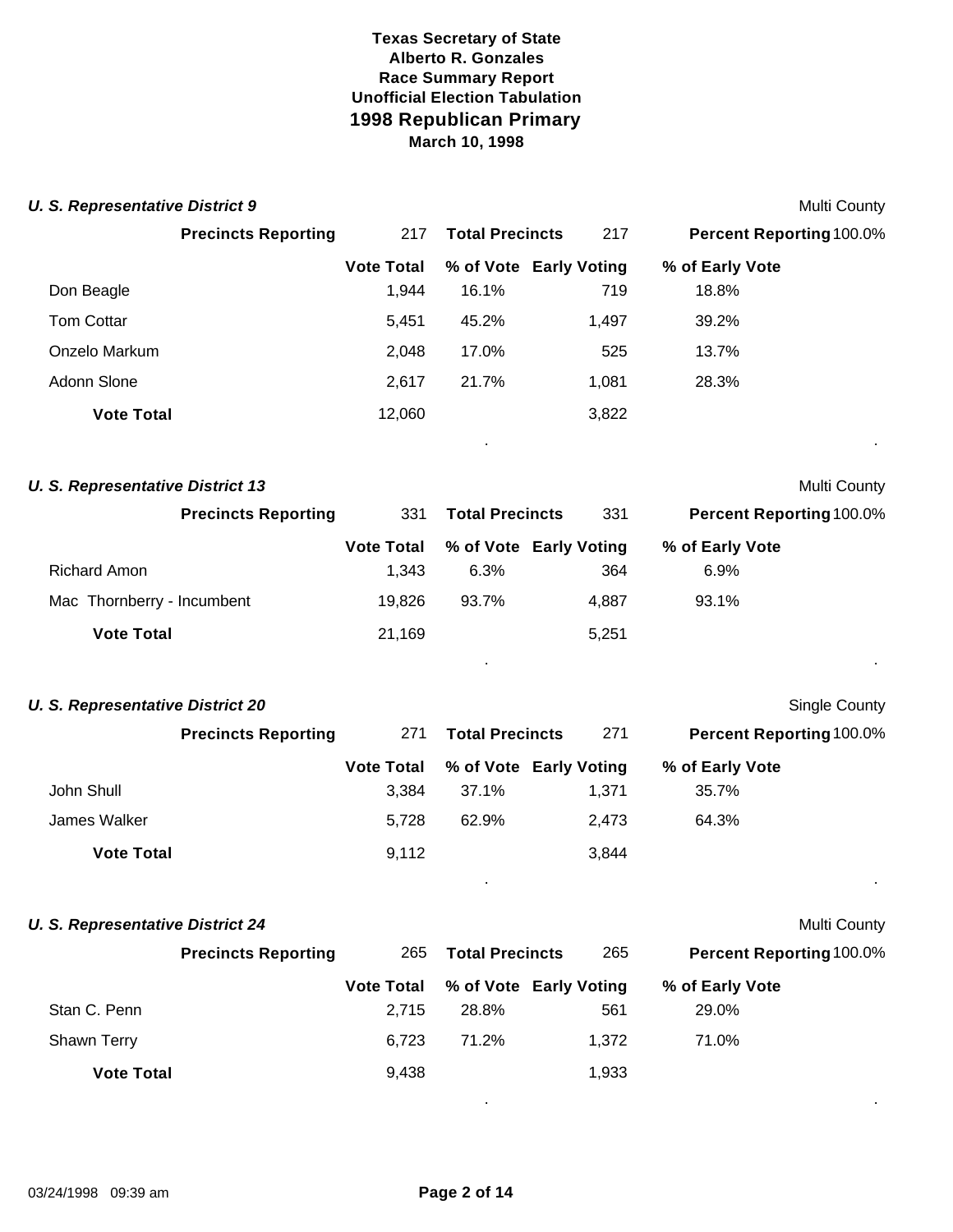| <b>U. S. Representative District 25</b> |                            |                              |                        |                                   |                               | Single County |
|-----------------------------------------|----------------------------|------------------------------|------------------------|-----------------------------------|-------------------------------|---------------|
|                                         | <b>Precincts Reporting</b> | 177                          | <b>Total Precincts</b> | 177                               | Percent Reporting 100.0%      |               |
|                                         |                            | <b>Vote Total</b>            |                        | % of Vote Early Voting            | % of Early Vote               |               |
| <b>Bill Brock</b>                       |                            | 2,362                        | 16.8%                  | 540                               | 15.2%                         |               |
| <b>Beverley Clark</b>                   |                            | 5,027                        | 35.7%                  | 1,016                             | 28.7%                         |               |
| John M. Sanchez                         |                            | 6,673                        | 47.5%                  | 1,987                             | 56.1%                         |               |
| <b>Vote Total</b>                       |                            | 14,062                       |                        | 3,543                             |                               |               |
| Governor                                |                            |                              |                        |                                   |                               |               |
|                                         | <b>Precincts Reporting</b> | 7,705                        | <b>Total Precincts</b> | 7,705                             | Percent Reporting 100.0%      |               |
| George W. Bush - Incumbent              |                            | <b>Vote Total</b><br>576,451 | 96.6%                  | % of Vote Early Voting<br>152,177 | % of Early Vote<br>96.9%      |               |
| R. C. Crawford                          |                            | 20,560                       | 3.4%                   | 4,920                             | 3.1%                          |               |
| <b>Vote Total</b>                       |                            | 597,011                      |                        | 157,097                           | Voter Registration 11,159,845 |               |
|                                         |                            | % VR Voting                  | 5.3%                   |                                   | % Voting Early                | 1.4%          |
| <b>Lieutenant Governor</b>              |                            |                              |                        |                                   |                               |               |
|                                         | <b>Precincts Reporting</b> | 7,705                        | <b>Total Precincts</b> | 7,705                             | Percent Reporting 100.0%      |               |
| <b>Rick Perry</b>                       |                            | <b>Vote Total</b><br>448,684 | 100.0%                 | % of Vote Early Voting<br>119,849 | % of Early Vote<br>100.0%     |               |
| <b>Vote Total</b>                       |                            | 448,684                      |                        | 119,849                           | Voter Registration 11,159,845 |               |
|                                         |                            | % VR Voting                  | 4.%                    |                                   | % Voting Early                | 1.1%          |
| <b>Attorney General</b>                 |                            |                              |                        |                                   |                               |               |
|                                         | <b>Precincts Reporting</b> | 7,705                        | <b>Total Precincts</b> | 7,705                             | Percent Reporting 100.0%      |               |
|                                         |                            | <b>Vote Total</b>            |                        | % of Vote Early Voting            | % of Early Vote               |               |
| John Cornyn                             |                            | 176,167                      | 32.2%                  | 46,163                            | 32.1%                         |               |

% VR Voting 4.9% % Voting Early 1.3 %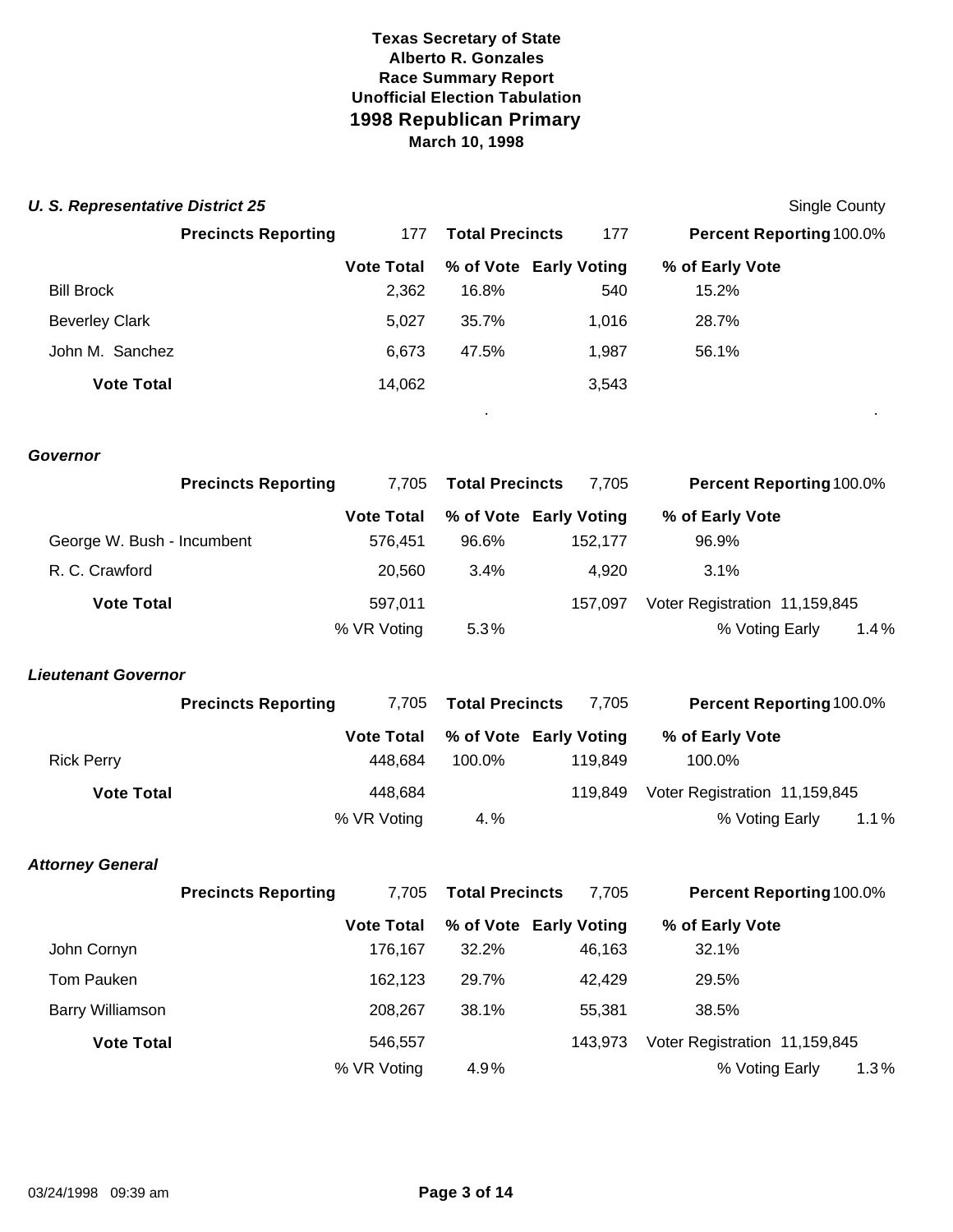| <b>Comptroller of Public Accounts</b> |                                                |                              |                        |                                   |                                                 |         |
|---------------------------------------|------------------------------------------------|------------------------------|------------------------|-----------------------------------|-------------------------------------------------|---------|
|                                       | <b>Precincts Reporting</b>                     | 7,705                        | <b>Total Precincts</b> | 7,705                             | Percent Reporting 100.0%                        |         |
| Carole Keeton Rylander                |                                                | <b>Vote Total</b><br>432,558 | 100.0%                 | % of Vote Early Voting<br>114,414 | % of Early Vote<br>100.0%                       |         |
| <b>Vote Total</b>                     |                                                | 432,558<br>% VR Voting       | 3.9%                   | 114,414                           | Voter Registration 11,159,845<br>% Voting Early | $1. \%$ |
|                                       | <b>Commissioner of the General Land Office</b> |                              |                        |                                   |                                                 |         |
|                                       | <b>Precincts Reporting</b>                     | 7,705                        | <b>Total Precincts</b> | 7,705                             | <b>Percent Reporting 100.0%</b>                 |         |
| David Dewhurst                        |                                                | <b>Vote Total</b><br>265,352 | 51.2%                  | % of Vote Early Voting<br>72,194  | % of Early Vote<br>52.6%                        |         |
| Don Loucks                            |                                                | 36,655                       | 7.1%                   | 9,898                             | 7.2%                                            |         |
| Jerry Patterson                       |                                                | 216,200                      | 41.7%                  | 55,166                            | 40.2%                                           |         |
| <b>Vote Total</b>                     |                                                | 518,207<br>% VR Voting       | 4.6%                   | 137,258                           | Voter Registration 11,159,845<br>% Voting Early | 1.2%    |
| <b>Commissioner of Agriculture</b>    |                                                |                              |                        |                                   |                                                 |         |
|                                       | <b>Precincts Reporting</b>                     | 7,705                        | <b>Total Precincts</b> | 7,705                             | <b>Percent Reporting 100.0%</b>                 |         |
| Susan Combs                           |                                                | <b>Vote Total</b><br>388,375 | 75.0%                  | % of Vote Early Voting<br>97,882  | % of Early Vote<br>72.1%                        |         |
| Hamp Hodges                           |                                                | 129,495                      | 25.0%                  | 37,919                            | 27.9%                                           |         |
| <b>Vote Total</b>                     |                                                | 517,870<br>% VR Voting       | 4.6%                   | 135,801                           | Voter Registration 11,159,845<br>% Voting Early | 1.2%    |
| <b>Railroad Commissioner</b>          |                                                |                              |                        |                                   |                                                 |         |
|                                       | <b>Precincts Reporting</b>                     | 7,705                        | <b>Total Precincts</b> | 7,705                             | Percent Reporting 100.0%                        |         |
| <b>Tony Garza</b>                     |                                                | <b>Vote Total</b><br>292,192 | 53.1%                  | % of Vote Early Voting<br>77,398  | % of Early Vote<br>53.6%                        |         |
| Steve Stockman                        |                                                | 257,753                      | 46.9%                  | 67,085                            | 46.4%                                           |         |
| <b>Vote Total</b>                     |                                                | 549,945<br>% VR Voting       | 4.9%                   | 144,483                           | Voter Registration 11,159,845<br>% Voting Early | 1.3%    |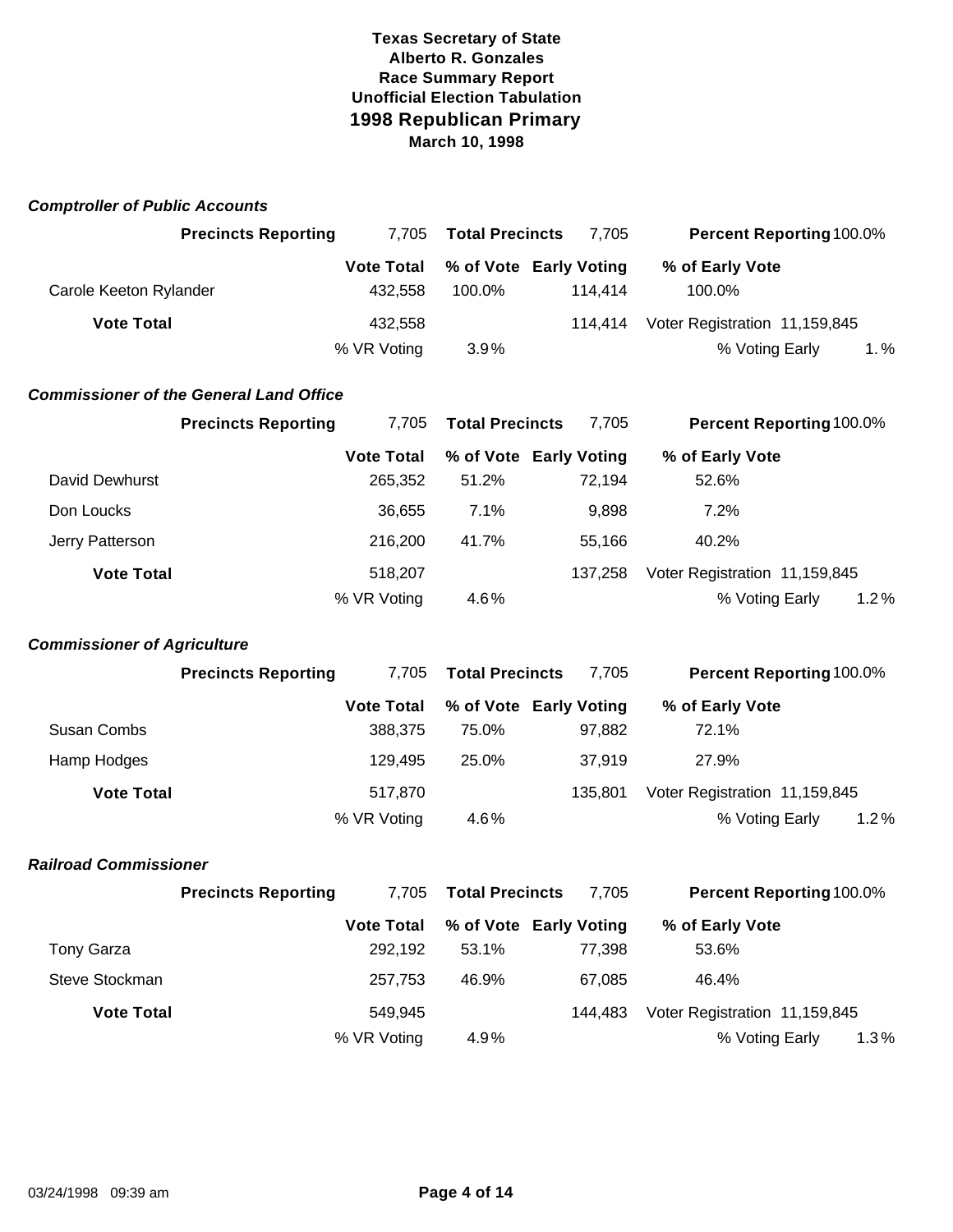|  | Justice, Supreme Court, Place 2 |  |  |
|--|---------------------------------|--|--|
|--|---------------------------------|--|--|

|                   | <b>Precincts Reporting</b> | 7.705             | <b>Total Precincts</b> | 7,705                  | <b>Percent Reporting 100.0%</b> |  |
|-------------------|----------------------------|-------------------|------------------------|------------------------|---------------------------------|--|
|                   |                            | <b>Vote Total</b> |                        | % of Vote Early Voting | % of Early Vote                 |  |
| Harriet O'Neill   |                            | 313.417           | 64.2%                  | 80.914                 | 62.3%                           |  |
| Candace G. Tyson  |                            | 174.871           | 35.8%                  | 48.882                 | 37.7%                           |  |
| <b>Vote Total</b> |                            | 488,288           |                        | 129.796                | Voter Registration 11,159,845   |  |
|                   |                            | % VR Voting       | 4.4%                   |                        | % Voting Early<br>1.2%          |  |

#### *Justice, Supreme Court, Place 4 - Unexpired Term*

| <b>Precincts Reporting</b>    | 7.705             | <b>Total Precincts</b> | 7.705   | <b>Percent Reporting 100.0%</b> |  |
|-------------------------------|-------------------|------------------------|---------|---------------------------------|--|
|                               | <b>Vote Total</b> | % of Vote Early Voting |         | % of Early Vote                 |  |
| Deborah Hankinson - Incumbent | 290.964           | 59.4%                  | 73.161  | 56.6%                           |  |
| <b>Steve Smith</b>            | 198.679           | 40.6%                  | 55,998  | 43.4%                           |  |
| <b>Vote Total</b>             | 489.643           |                        | 129.159 | Voter Registration 11,159,845   |  |
|                               | % VR Voting       | 4.4%                   |         | % Voting Early<br>$1.2\%$       |  |

# *Judge, Court of Criminal Appeals Place 1*

|                   | <b>Precincts Reporting</b> | 7.705             | <b>Total Precincts</b> | 7,705                  | <b>Percent Reporting 100.0%</b> |
|-------------------|----------------------------|-------------------|------------------------|------------------------|---------------------------------|
|                   |                            | <b>Vote Total</b> |                        | % of Vote Early Voting | % of Early Vote                 |
| David Barron      |                            | 70.266            | 15.4%                  | 19,523                 | 16.1%                           |
| Vicki Isaacks     |                            | 104,612           | 23.0%                  | 26,779                 | 22.0%                           |
| Mike Keasler      |                            | 164.055           | 36.0%                  | 43,019                 | 35.4%                           |
| Lloyd W. Oliver   |                            | 53,927            | 11.8%                  | 15.406                 | 12.7%                           |
| David A. Schulman |                            | 62,399            | 13.7%                  | 16,893                 | 13.9%                           |
| <b>Vote Total</b> |                            | 455,259           |                        | 121.620                | Voter Registration 11,159,845   |
|                   |                            | % VR Voting       | 4.1%                   |                        | 1.1%<br>% Voting Early          |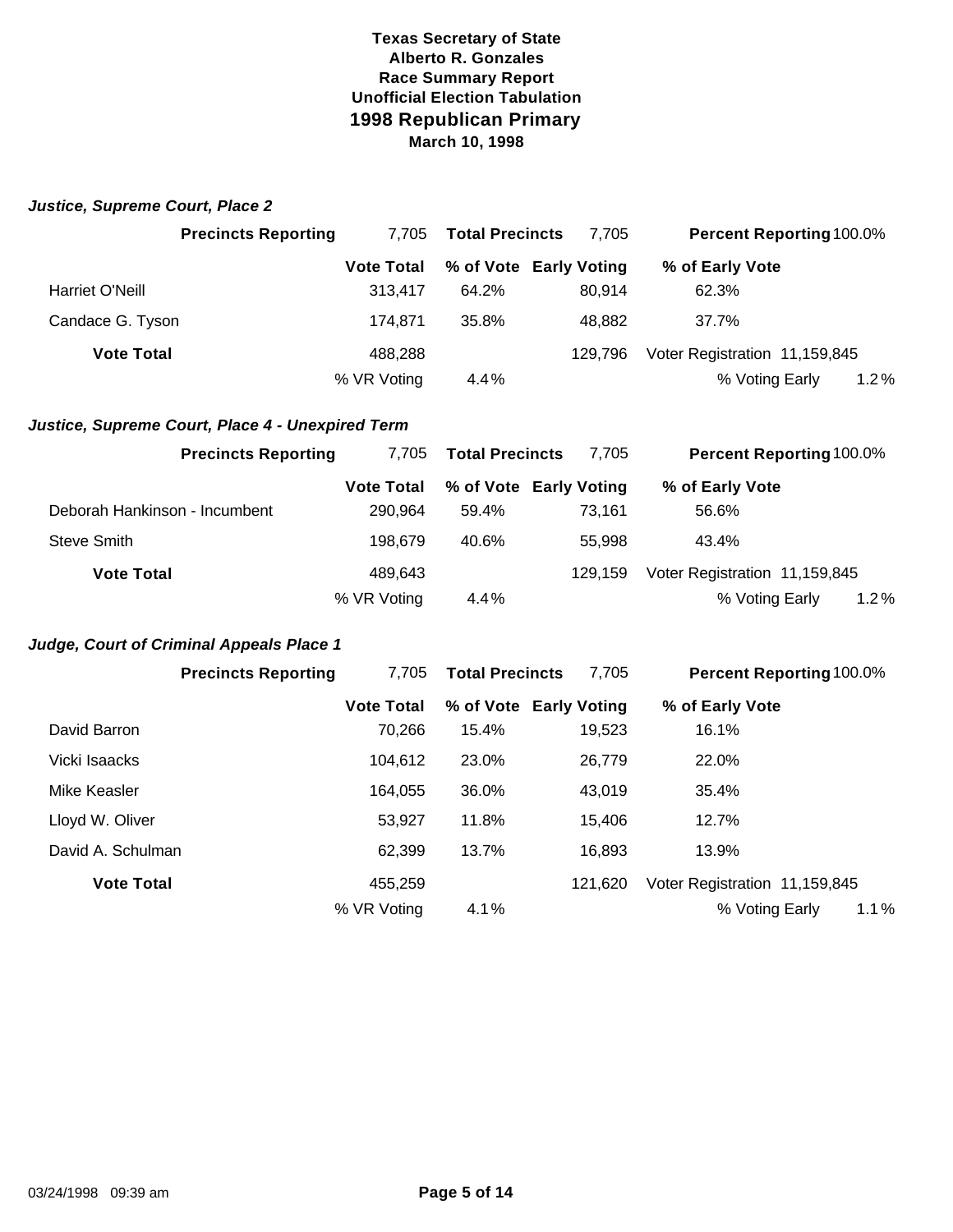#### *Judge, Court of Criminal Appeals Place 2*

|                             | <b>Precincts Reporting</b> | 7,705             | <b>Total Precincts</b> | 7,705                  | <b>Percent Reporting 100.0%</b> |
|-----------------------------|----------------------------|-------------------|------------------------|------------------------|---------------------------------|
|                             |                            | <b>Vote Total</b> |                        | % of Vote Early Voting | % of Early Vote                 |
| Murff F. Bledsoe            |                            | 45,637            | 10.4%                  | 11,479                 | $9.7\%$                         |
| Harvey Hudson               |                            | 111,013           | 25.2%                  | 29,431                 | 25.0%                           |
| Cheryl Johnson              |                            | 117,157           | 26.6%                  | 31,203                 | 26.5%                           |
| Jeffrey Brian Keck          |                            | 31,607            | 7.2%                   | 7,399                  | 6.3%                            |
| Forrest Lumpkin             |                            | 34,867            | 7.9%                   | 10,222                 | $8.7\%$                         |
| John C. Moncure             |                            | 21,135            | 4.8%                   | 5,713                  | 4.8%                            |
| <b>William Harrison Ray</b> |                            | 31,571            | 7.2%                   | 8,991                  | 7.6%                            |
| Jerry E. Smith              |                            | 47,328            | 10.7%                  | 13,398                 | 11.4%                           |
| <b>Vote Total</b>           |                            | 440,315           |                        | 117.836                | Voter Registration 11,159,845   |
|                             |                            | % VR Voting       | 3.9%                   |                        | % Voting Early<br>1.1%          |

### *Judge, Court of Criminal Appeals Place 3*

|                                   | <b>Precincts Reporting</b> | 7.705             | <b>Total Precincts</b> | 7.705                  | <b>Percent Reporting 100.0%</b> |
|-----------------------------------|----------------------------|-------------------|------------------------|------------------------|---------------------------------|
|                                   |                            | <b>Vote Total</b> |                        | % of Vote Early Voting | % of Early Vote                 |
| Herb Hancock                      |                            | 186.173           | 42.8%                  | 50.740                 | 43.9%                           |
| Lawrence 'Larry' Meyers - Incumbe |                            | 248.476           | 57.2%                  | 64.783                 | 56.1%                           |
| <b>Vote Total</b>                 |                            | 434.649           |                        | 115.523                | Voter Registration 11,159,845   |
|                                   |                            | % VR Voting       | $3.9\%$                |                        | 1.%<br>% Voting Early           |

### **Member, State Board of Education, District 1** Multi County

|                   | <b>Precincts Reporting</b> | 378               | <b>Total Precincts</b> | 378                    | <b>Percent Reporting 100.0%</b> |
|-------------------|----------------------------|-------------------|------------------------|------------------------|---------------------------------|
|                   |                            | <b>Vote Total</b> |                        | % of Vote Early Voting | % of Early Vote                 |
| Donna Ballard     |                            | 12.968            | 72.8%                  | 4.842                  | 73.6%                           |
| Mary Helen Cantu' |                            | 4.837             | 27.2%                  | 1.735                  | 26.4%                           |
| <b>Vote Total</b> |                            | 17,805            |                        | 6,577                  |                                 |
|                   |                            |                   |                        |                        |                                 |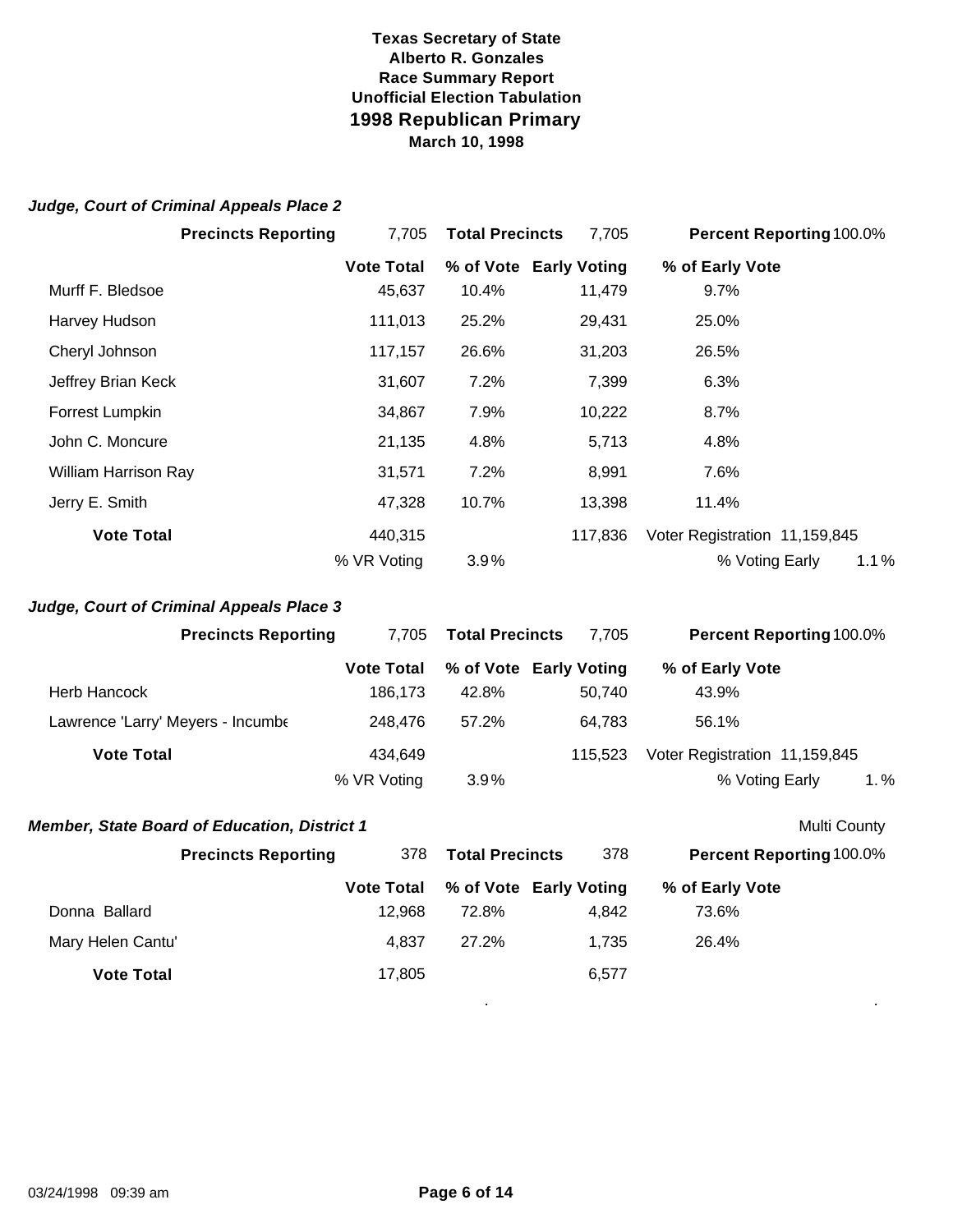|                                  | <b>Member, State Board of Education, District 9</b>  |                   |                        |                        |                          | Multi County |
|----------------------------------|------------------------------------------------------|-------------------|------------------------|------------------------|--------------------------|--------------|
|                                  | <b>Precincts Reporting</b>                           | 729               | <b>Total Precincts</b> | 729                    | Percent Reporting 100.0% |              |
|                                  |                                                      | <b>Vote Total</b> |                        | % of Vote Early Voting | % of Early Vote          |              |
| Lee Burch                        |                                                      | 13,275            | 40.0%                  | 3,032                  | 41.4%                    |              |
| Don McLeroy                      |                                                      | 19,952            | 60.0%                  | 4,295                  | 58.6%                    |              |
| <b>Vote Total</b>                |                                                      | 33,227            |                        | 7,327                  |                          |              |
|                                  | <b>Member, State Board of Education, District 15</b> |                   |                        |                        |                          | Multi County |
|                                  | <b>Precincts Reporting</b>                           | 564               | <b>Total Precincts</b> | 564                    | Percent Reporting 100.0% |              |
|                                  |                                                      | <b>Vote Total</b> |                        | % of Vote Early Voting | % of Early Vote          |              |
| Nancy Neal                       |                                                      | 32,314            | 49.2%                  | 8,750                  | 49.5%                    |              |
| <b>Judy Strickland</b>           |                                                      | 33,346            | 50.8%                  | 8,924                  | 50.5%                    |              |
| <b>Vote Total</b>                |                                                      | 65,660            |                        | 17,674                 |                          |              |
| <b>State Senator, District 4</b> |                                                      |                   |                        |                        |                          | Multi County |
|                                  | <b>Precincts Reporting</b>                           | 228               | <b>Total Precincts</b> | 228                    | Percent Reporting 100.0% |              |
|                                  |                                                      | <b>Vote Total</b> |                        | % of Vote Early Voting | % of Early Vote          |              |
| Michael Galloway - Incumbent     |                                                      | 9,832             | 53.9%                  | 2,562                  | 52.8%                    |              |
| <b>Bill Leigh</b>                |                                                      | 8,400             | 46.1%                  | 2,286                  | 47.2%                    |              |
| <b>Vote Total</b>                |                                                      | 18,232            |                        | 4,848                  |                          |              |
|                                  |                                                      |                   |                        |                        |                          |              |

| <b>State Representative District 3</b> |                            |                   |                        |                        |                                 | <b>Multi County</b> |
|----------------------------------------|----------------------------|-------------------|------------------------|------------------------|---------------------------------|---------------------|
|                                        | <b>Precincts Reporting</b> | 80                | <b>Total Precincts</b> |                        | <b>Percent Reporting 100.0%</b> |                     |
|                                        |                            | <b>Vote Total</b> |                        | % of Vote Early Voting | % of Early Vote                 |                     |
| <b>Stacy Cody</b>                      |                            | 966               | 43.1%                  | 259                    | 44.8%                           |                     |
| Sue Fancher                            |                            | 1,273             | 56.9%                  | 319                    | 55.2%                           |                     |
| <b>Vote Total</b>                      |                            | 2,239             |                        | 578                    |                                 |                     |
|                                        |                            |                   |                        |                        |                                 |                     |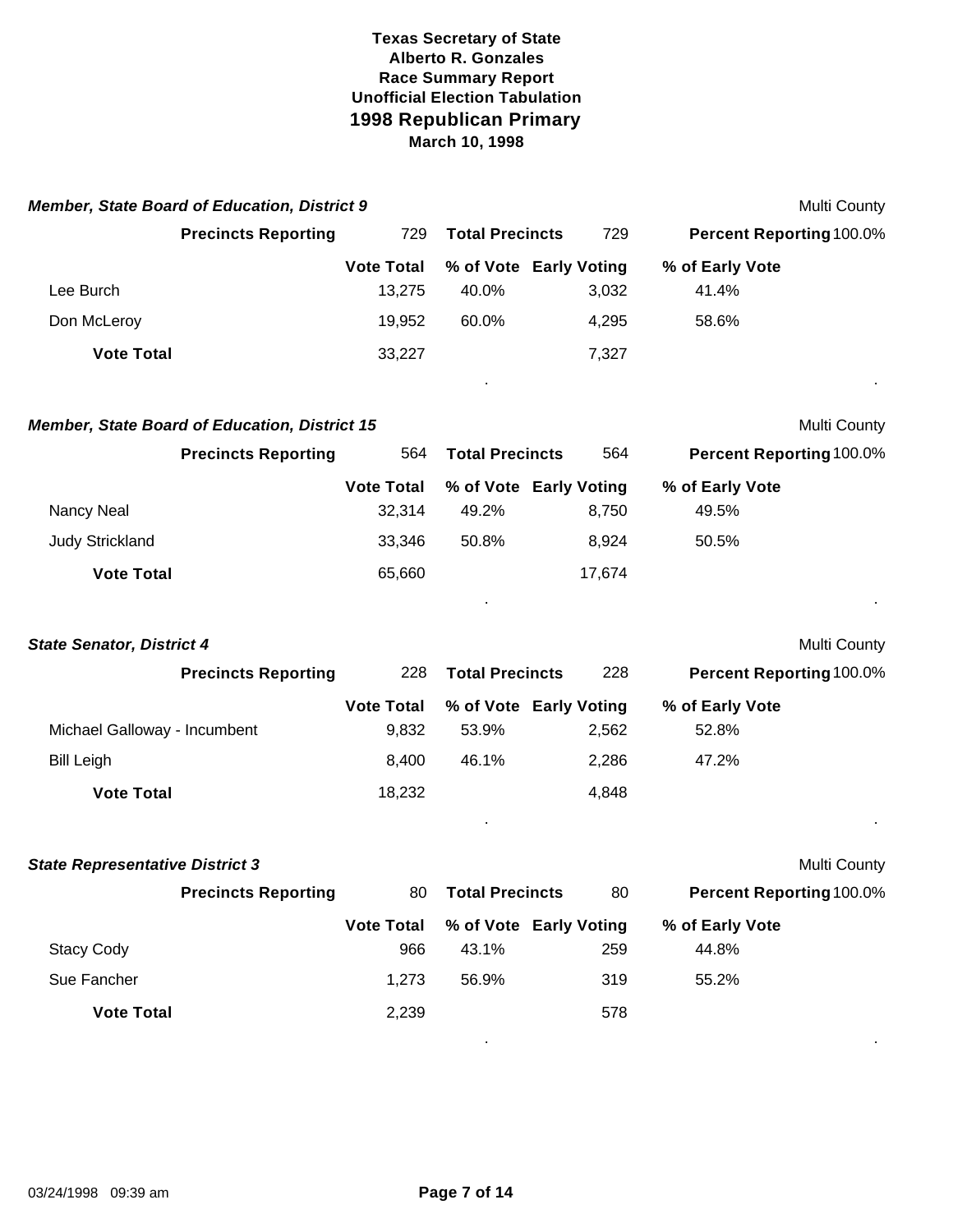| <b>State Representative District 4</b> |                            |                   |                        |       |                                 | <b>Multi County</b>  |
|----------------------------------------|----------------------------|-------------------|------------------------|-------|---------------------------------|----------------------|
|                                        | <b>Precincts Reporting</b> | 72                | <b>Total Precincts</b> | 72    | <b>Percent Reporting 100.0%</b> |                      |
|                                        |                            | <b>Vote Total</b> | % of Vote Early Voting |       | % of Early Vote                 |                      |
| <b>Betty Brown</b>                     |                            | 1,967             | 63.0%                  | 480   | 63.2%                           |                      |
| <b>Brad Ghormley</b>                   |                            | 1,155             | 37.0%                  | 279   | 36.8%                           |                      |
| <b>Vote Total</b>                      |                            | 3,122             |                        | 759   |                                 |                      |
| <b>State Representative District 6</b> |                            |                   |                        |       |                                 | <b>Single County</b> |
|                                        | <b>Precincts Reporting</b> | 51                | <b>Total Precincts</b> | 51    | <b>Percent Reporting 100.0%</b> |                      |
|                                        |                            | <b>Vote Total</b> | % of Vote Early Voting |       | % of Early Vote                 |                      |
| Leo Berman                             |                            | 6,877             | 54.4%                  | 1,585 | 55.6%                           |                      |
| Ted Kamel                              |                            | 5,760             | 45.6%                  | 1,266 | 44.4%                           |                      |

| <b>State Representative District 14</b> |                            |                   |                        |                        | <b>Single County</b>            |  |
|-----------------------------------------|----------------------------|-------------------|------------------------|------------------------|---------------------------------|--|
|                                         | <b>Precincts Reporting</b> | 56                | <b>Total Precincts</b> | 56                     | <b>Percent Reporting 100.0%</b> |  |
|                                         |                            | <b>Vote Total</b> |                        | % of Vote Early Voting | % of Early Vote                 |  |
| Fred Brown                              |                            | 5.064             | 61.3%                  | 1,132                  | 56.5%                           |  |
| <b>Bill Roman</b>                       |                            | 3,192             | 38.7%                  | 873                    | 43.5%                           |  |
| <b>Vote Total</b>                       |                            | 8,256             |                        | 2.005                  |                                 |  |
|                                         |                            |                   |                        |                        |                                 |  |

. .

**Vote Total** 2,851

| <b>State Representative District 16</b> |                   |                        |                        |                          | <b>Single County</b> |
|-----------------------------------------|-------------------|------------------------|------------------------|--------------------------|----------------------|
| <b>Precincts Reporting</b>              | 43                | <b>Total Precincts</b> |                        | Percent Reporting 100.0% |                      |
|                                         | <b>Vote Total</b> |                        | % of Vote Early Voting | % of Early Vote          |                      |
| Ruben Hope                              | 4,656             | 46.3%                  | 1,348                  | 53.3%                    |                      |
| Real "Ray" Provencher                   | 2,819             | 28.0%                  | 654                    | 25.8%                    |                      |
| Christina Ryan                          | 2,583             | 25.7%                  | 529                    | 20.9%                    |                      |
| <b>Vote Total</b>                       | 10,058            |                        | 2,531                  |                          |                      |
|                                         |                   |                        |                        |                          |                      |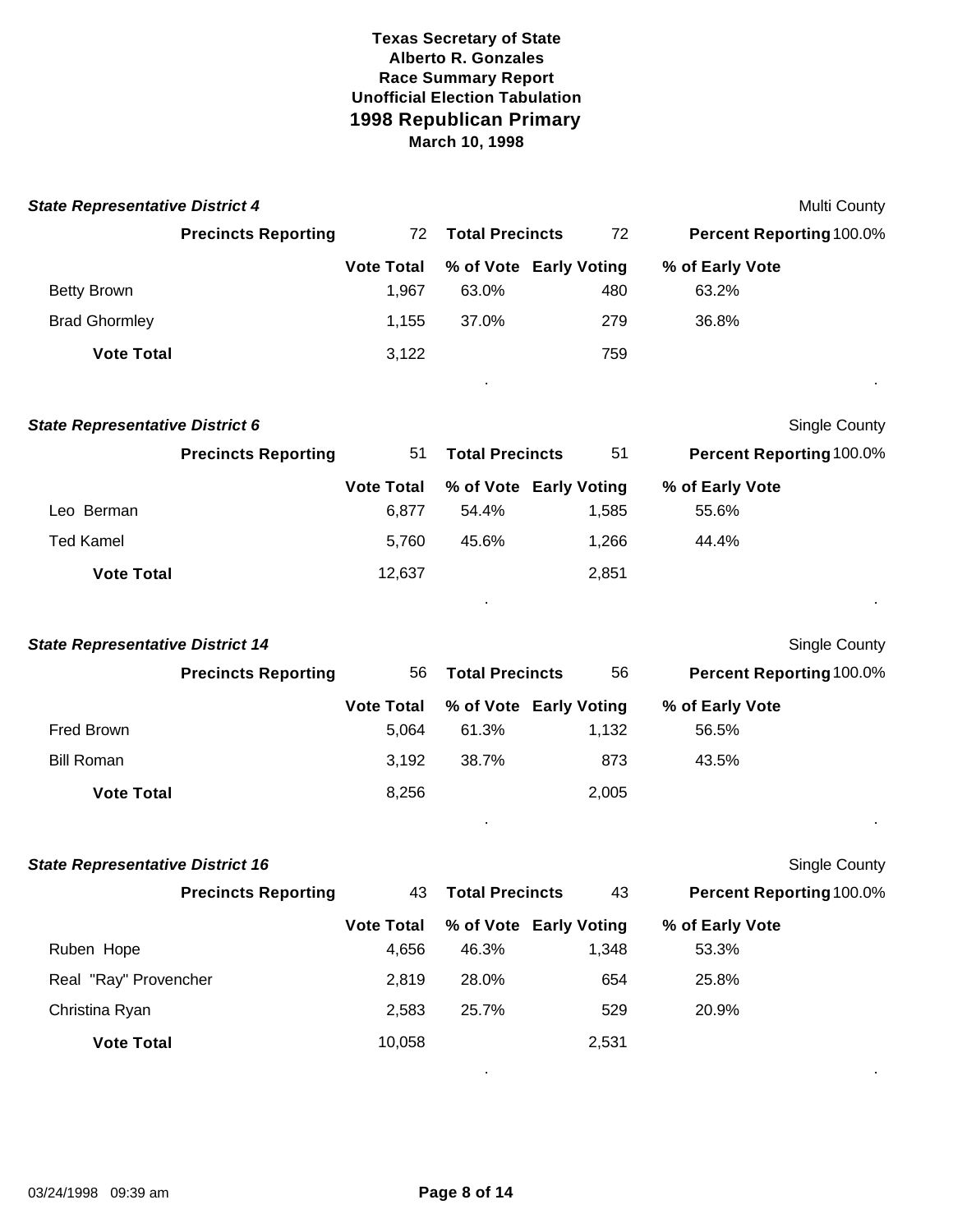| <b>State Representative District 21</b> |                            |                          |                        |                               |                                 | <b>Single County</b>     |
|-----------------------------------------|----------------------------|--------------------------|------------------------|-------------------------------|---------------------------------|--------------------------|
|                                         | <b>Precincts Reporting</b> | 45                       | <b>Total Precincts</b> | 45                            | Percent Reporting 100.0%        |                          |
|                                         |                            | <b>Vote Total</b>        |                        | % of Vote Early Voting        | % of Early Vote                 |                          |
| Kent Adams                              |                            | 2,108                    | 59.1%                  | 843                           | 63.8%                           |                          |
| Larry G. LaRousse                       |                            | 1,456                    | 40.9%                  | 478                           | 36.2%                           |                          |
| <b>Vote Total</b>                       |                            | 3,564                    |                        | 1,321                         |                                 |                          |
| <b>State Representative District 24</b> |                            |                          |                        |                               |                                 | <b>Single County</b>     |
|                                         | <b>Precincts Reporting</b> | 35                       | <b>Total Precincts</b> | 35                            | <b>Percent Reporting 100.0%</b> |                          |
| <b>Robert Earl Hart</b>                 |                            | <b>Vote Total</b><br>980 | 33.9%                  | % of Vote Early Voting<br>295 | % of Early Vote<br>33.4%        |                          |
| Larry Taylor                            |                            | 1,913                    | 66.1%                  | 588                           | 66.6%                           |                          |
| <b>Vote Total</b>                       |                            | 2,893                    |                        | 883                           |                                 |                          |
| <b>State Representative District 30</b> |                            |                          |                        |                               |                                 | Multi County             |
|                                         | <b>Precincts Reporting</b> | 79                       | <b>Total Precincts</b> | 79                            |                                 | Percent Reporting 100.0% |
|                                         |                            | <b>Vote Total</b>        |                        | % of Vote Early Voting        | % of Early Vote                 |                          |
| Geanie W. Morrison                      |                            | 3,182                    | 50.9%                  | 750                           | 53.3%                           |                          |
| J. Taylor Starkey                       |                            | 3,073                    | 49.1%                  | 658                           | 46.7%                           |                          |
| <b>Vote Total</b>                       |                            | 6,255                    |                        | 1,408                         |                                 |                          |
|                                         |                            |                          |                        |                               |                                 |                          |
| <b>State Representative District 51</b> |                            |                          |                        |                               |                                 | <b>Single County</b>     |
|                                         | <b>Precincts Reporting</b> | 38                       | <b>Total Precincts</b> | 38                            |                                 | Percent Reporting 100.0% |
|                                         |                            | <b>Vote Total</b>        |                        | % of Vote Early Voting        | % of Early Vote                 |                          |
| David "Bread Man" Blakely               |                            | 259                      | 25.4%                  | 93                            | 26.9%                           |                          |
| <b>Fred Ebner</b>                       |                            | 410                      | 40.2%                  | 146                           | 42.2%                           |                          |
| Roger Settler                           |                            | 350                      | 34.3%                  | 107                           | 30.9%                           |                          |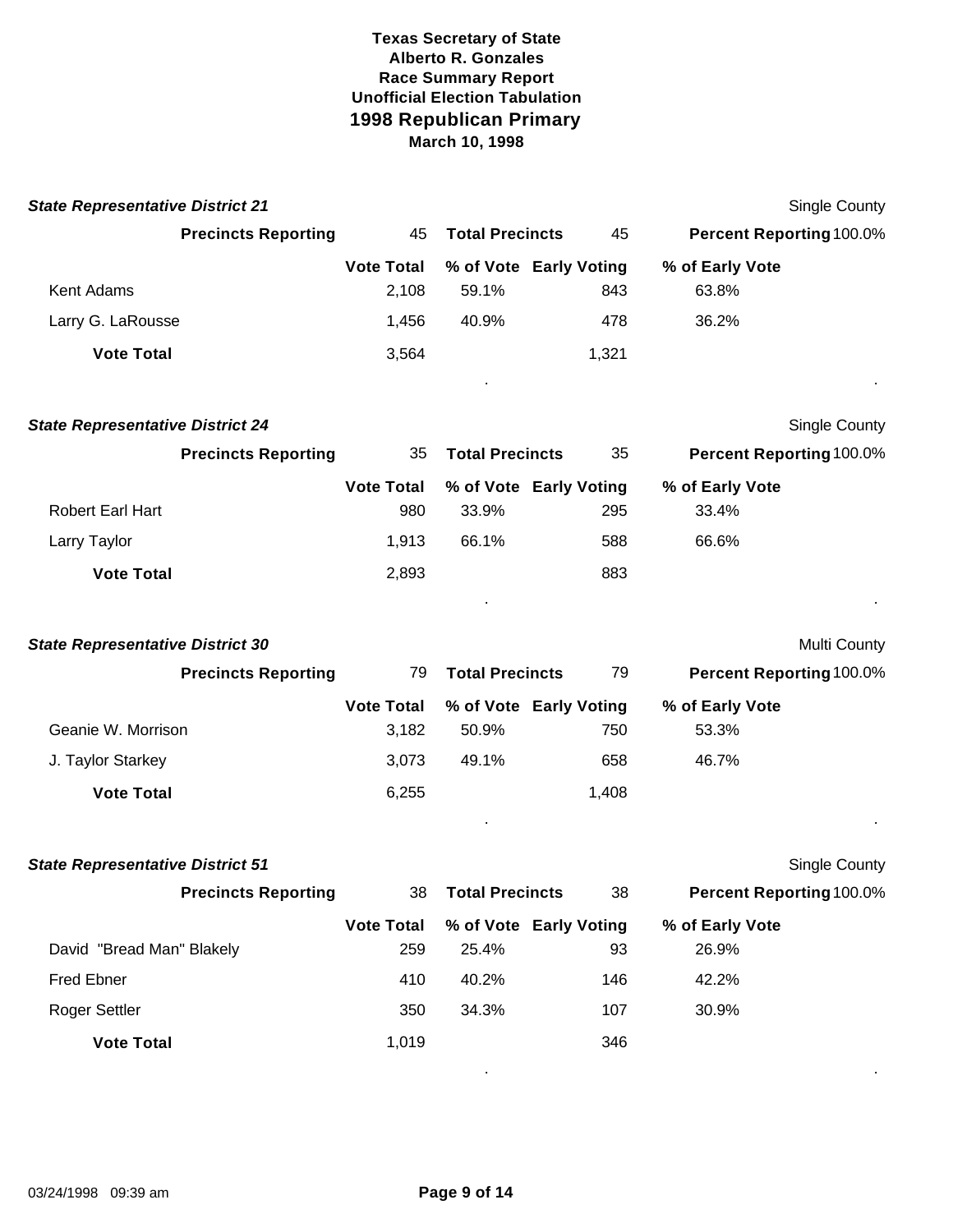| <b>State Representative District 59</b> |                   |                        |       | <b>Multi County</b>             |
|-----------------------------------------|-------------------|------------------------|-------|---------------------------------|
| <b>Precincts Reporting</b>              | 80                | <b>Total Precincts</b> | 80    | <b>Percent Reporting 100.0%</b> |
|                                         | <b>Vote Total</b> | % of Vote Early Voting |       | % of Early Vote                 |
| <b>Becky Farrar</b>                     | 2,113             | 66.9%                  | 551   | 71.1%                           |
| Dan Hunter                              | 1.044             | 33.1%                  | 224   | 28.9%                           |
| <b>Vote Total</b>                       | 3,157             |                        | 775   | $\sim$                          |
| <b>State Representative District 63</b> |                   |                        |       | <b>Multi County</b>             |
| <b>Precincts Reporting</b>              | 70                | <b>Total Precincts</b> | 70    | <b>Percent Reporting 100.0%</b> |
|                                         | <b>Vote Total</b> | % of Vote Early Voting |       | % of Early Vote                 |
| Mary Denny - Incumbent                  | 4.958             | 57.4%                  | 1,523 | 58.1%                           |

| Ronny Crownover                         |                            | <b>Vote Total</b><br>2,707 | % of Vote Early Voting<br>40.6% | 874   | % of Early Vote<br>39.9% |  |
|-----------------------------------------|----------------------------|----------------------------|---------------------------------|-------|--------------------------|--|
|                                         | <b>Precincts Reporting</b> | 49                         | <b>Total Precincts</b>          | 49    | Percent Reporting 100.0% |  |
| <b>State Representative District 64</b> |                            |                            |                                 |       | Single County            |  |
| <b>Vote Total</b>                       |                            | 8,634                      |                                 | 2,623 |                          |  |
| Mike Lawshe                             |                            | 3,676                      | 42.6%                           | 1,100 | 41.9%                    |  |

| Tom Jester        | 778   | 11.7% | 286   | 13.0% |
|-------------------|-------|-------|-------|-------|
| Donna Morris      | 2.045 | 30.7% | 637   | 29.1% |
| Jerry Reagan      | 1.140 | 17.1% | 395   | 18.0% |
| <b>Vote Total</b> | 6,670 |       | 2,192 |       |

. .

| <b>State Representative District 68</b> |                            |                              |                        |     |                                 | <b>Multi County</b> |
|-----------------------------------------|----------------------------|------------------------------|------------------------|-----|---------------------------------|---------------------|
|                                         | <b>Precincts Reporting</b> | <b>Total Precincts</b><br>82 |                        | 82  | <b>Percent Reporting 100.0%</b> |                     |
|                                         |                            | <b>Vote Total</b>            | % of Vote Early Voting |     | % of Early Vote                 |                     |
| <b>Rick Hardcastle</b>                  |                            | 1.279                        | 64.6%                  | 362 | 74.9%                           |                     |
| Waco Tabor                              |                            | 700                          | 35.4%                  | 121 | 25.1%                           |                     |
| <b>Vote Total</b>                       |                            | 1.979                        |                        | 483 |                                 |                     |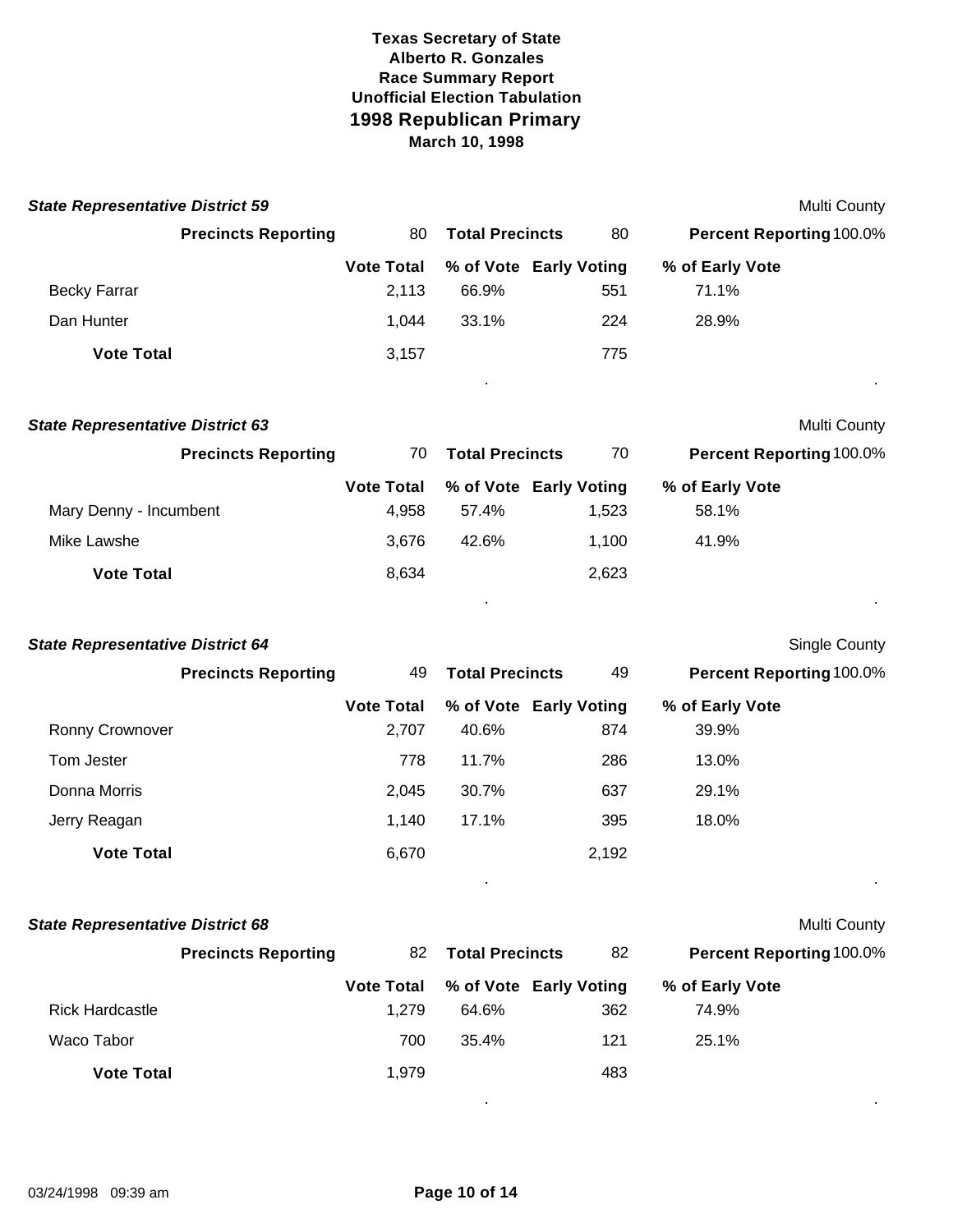| <b>State Representative District 69</b> |                            |                   |                        |                        |                 | Single County                   |
|-----------------------------------------|----------------------------|-------------------|------------------------|------------------------|-----------------|---------------------------------|
|                                         | <b>Precincts Reporting</b> | 41                | <b>Total Precincts</b> | 41                     |                 | Percent Reporting 100.0%        |
|                                         |                            | <b>Vote Total</b> |                        | % of Vote Early Voting | % of Early Vote |                                 |
| Ron Buffum                              |                            | 3,280             | 63.7%                  | 887                    | 61.3%           |                                 |
| Charles L. "Chip" Hitchcock             |                            | 1,870             | 36.3%                  | 559                    | 38.7%           |                                 |
| <b>Vote Total</b>                       |                            | 5,150             |                        | 1,446                  |                 |                                 |
| <b>State Representative District 80</b> |                            |                   |                        |                        |                 | Multi County                    |
|                                         | <b>Precincts Reporting</b> | 43                | <b>Total Precincts</b> | 43                     |                 | <b>Percent Reporting 100.0%</b> |
|                                         |                            | <b>Vote Total</b> |                        | % of Vote Early Voting | % of Early Vote |                                 |
| Gary L. Walker - Incumbent              |                            | 2,068             | 79.5%                  | 701                    | 82.4%           |                                 |
| Skeet Workman                           |                            | 534               | 20.5%                  | 150                    | 17.6%           |                                 |
| <b>Vote Total</b>                       |                            | 2,602             |                        | 851                    |                 |                                 |
| <b>State Representative District 91</b> |                            |                   |                        |                        |                 | Single County                   |
|                                         | <b>Precincts Reporting</b> | 50                | <b>Total Precincts</b> | 50                     |                 | <b>Percent Reporting 100.0%</b> |
|                                         |                            | <b>Vote Total</b> |                        | % of Vote Early Voting | % of Early Vote |                                 |

|                       |       |       | Vote Total % of Vote Early Voting | % of Early Vote |  |
|-----------------------|-------|-------|-----------------------------------|-----------------|--|
| <b>Bill G. Carter</b> | 2.165 | 60.0% | 432                               | 67.8%           |  |
| Monte Mitchell        | 1.445 | 40.0% | 205                               | 32.2%           |  |
| <b>Vote Total</b>     | 3.610 |       | 637                               |                 |  |

| <b>State Representative District 94</b> |                   |                        |                        | Single County                   |  |
|-----------------------------------------|-------------------|------------------------|------------------------|---------------------------------|--|
| <b>Precincts Reporting</b>              | 42                | <b>Total Precincts</b> |                        | <b>Percent Reporting 100.0%</b> |  |
|                                         | <b>Vote Total</b> |                        | % of Vote Early Voting | % of Early Vote                 |  |
| Dan Engel                               | 462               | 6.9%                   | 90                     | 6.8%                            |  |
| Kent Grusendorf                         | 4,579             | 68.7%                  | 865                    | 65.5%                           |  |
| Kenneth Scarborough                     | 1,625             | 24.4%                  | 366                    | 27.7%                           |  |
| <b>Vote Total</b>                       | 6,666             |                        | 1,321                  |                                 |  |
|                                         |                   |                        |                        |                                 |  |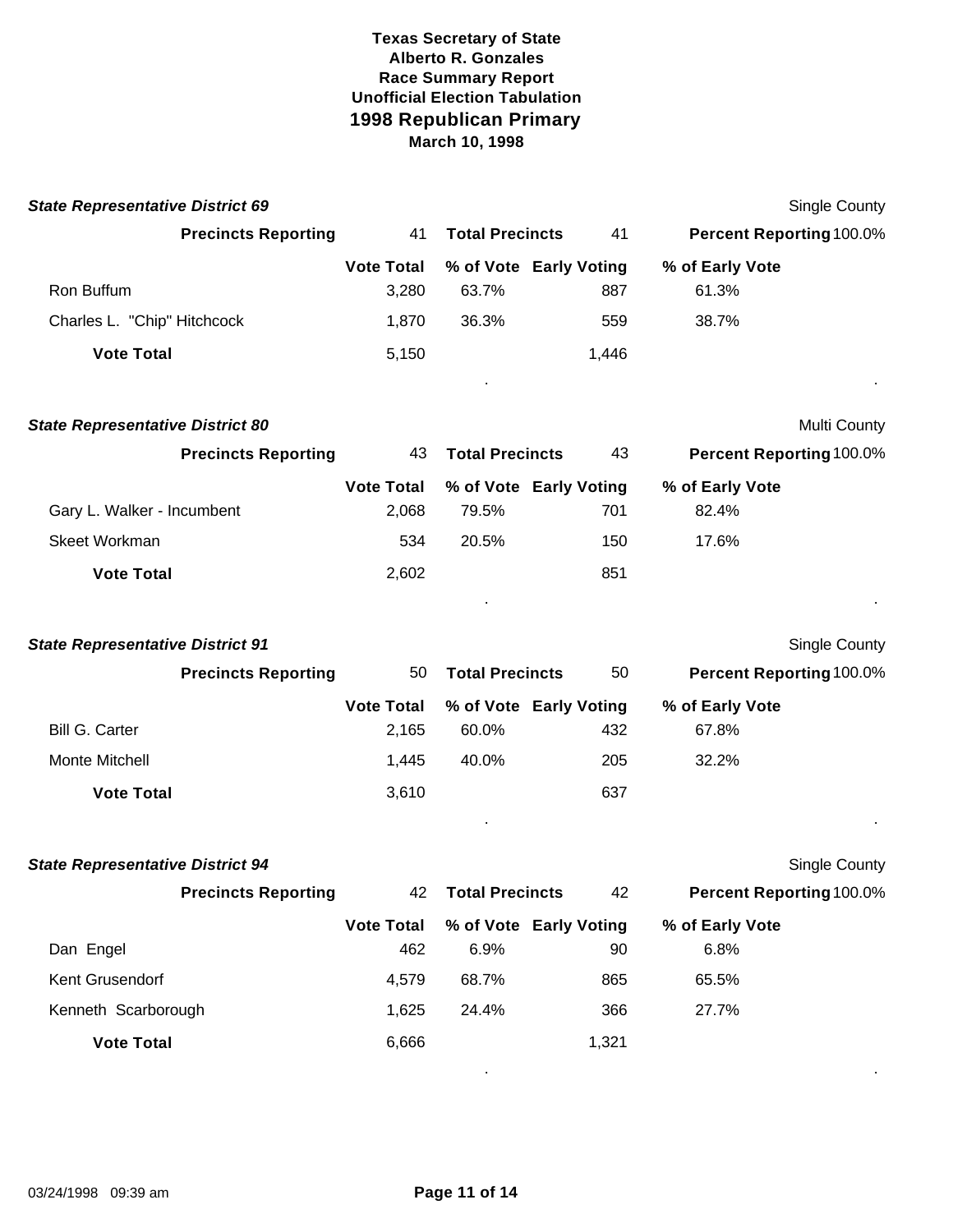| <b>State Representative District 98</b>  |                   |                        |                        | <b>Single County</b>     |
|------------------------------------------|-------------------|------------------------|------------------------|--------------------------|
| <b>Precincts Reporting</b>               | 57                | <b>Total Precincts</b> | 57                     | Percent Reporting 100.0% |
|                                          | <b>Vote Total</b> |                        | % of Vote Early Voting | % of Early Vote          |
| <b>Bill Brandt</b>                       | 1,418             | 26.8%                  | 255                    | 29.9%                    |
| Dave Hart                                | 343               | 6.5%                   | 53                     | 6.2%                     |
| Nancy Moffat                             | 1,839             | 34.8%                  | 324                    | 38.0%                    |
| Vicki Truitt                             | 1,687             | 31.9%                  | 220                    | 25.8%                    |
| <b>Vote Total</b>                        | 5,287             |                        | 852                    |                          |
| <b>State Representative District 101</b> |                   |                        |                        | <b>Single County</b>     |
| <b>Precincts Reporting</b>               | 40                | <b>Total Precincts</b> | 40                     | Percent Reporting 100.0% |
|                                          | <b>Vote Total</b> |                        | % of Vote Early Voting | % of Early Vote          |
| Joe Hicks                                | 865               | 27.3%                  | 167                    | 25.5%                    |
| Elvira Reyna - Incumbent                 | 2,301             | 72.7%                  | 488                    | 74.5%                    |
| <b>Vote Total</b>                        | 3,166             |                        | 655                    |                          |
|                                          |                   |                        |                        |                          |
| <b>State Representative District 108</b> |                   |                        |                        | <b>Single County</b>     |
| <b>Precincts Reporting</b>               | 57                | <b>Total Precincts</b> | 57                     | Percent Reporting 100.0% |
|                                          | <b>Vote Total</b> |                        | % of Vote Early Voting | % of Early Vote          |
| Carolyn Galloway - Incumbent             | 4,687             | 43.6%                  | 1,457                  | 50.3%                    |
| Kenn George                              | 6,063             | 56.4%                  | 1,437                  | 49.7%                    |
| <b>Vote Total</b>                        | 10,750            |                        | 2,894                  |                          |
|                                          |                   |                        |                        |                          |
| <b>State Representative District 123</b> |                   |                        |                        | <b>Single County</b>     |
| <b>Precincts Reporting</b>               | 80                | <b>Total Precincts</b> | 80                     | Percent Reporting 100.0% |
|                                          | <b>Vote Total</b> |                        | % of Vote Early Voting | % of Early Vote          |
| Frank J. Corte, Jr.                      | 6,172             | 82.5%                  | 2,293                  | 79.9%                    |
| Carrie Hammer                            | 1,312             | 17.5%                  | 578                    | 20.1%                    |
| <b>Vote Total</b>                        | 7,484             |                        | 2,871                  |                          |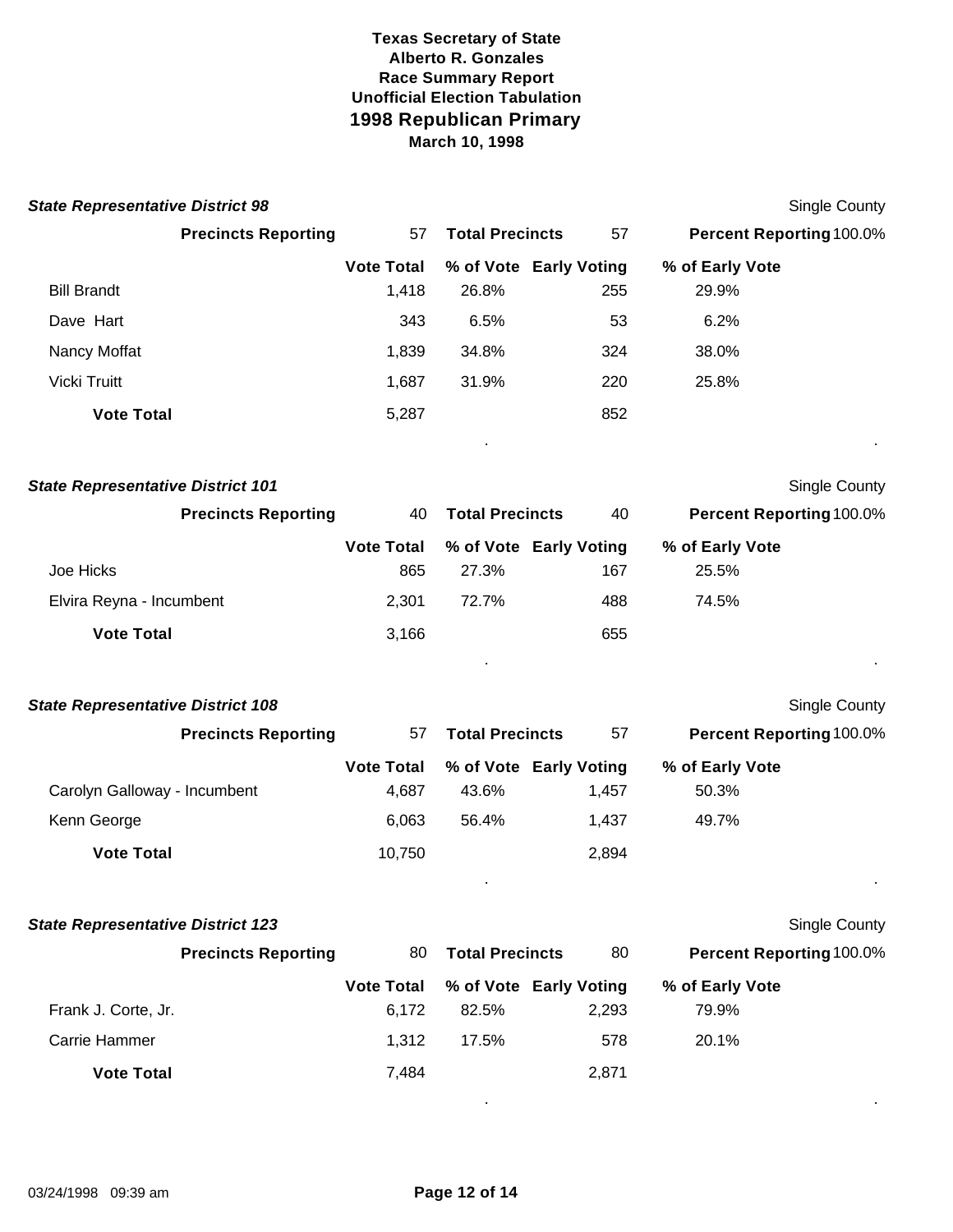| <b>State Representative District 129</b>       |                                   |                                 |        | <b>Single County</b>     |
|------------------------------------------------|-----------------------------------|---------------------------------|--------|--------------------------|
|                                                | <b>Precincts Reporting</b><br>35  | <b>Total Precincts</b>          | 35     | Percent Reporting 100.0% |
|                                                | <b>Vote Total</b>                 | % of Vote Early Voting          |        | % of Early Vote          |
| John B. Branch                                 | 1,086                             | 16.0%                           | 331    | 18.2%                    |
| John Davis                                     | 2,682                             | 39.6%                           | 734    | 40.3%                    |
| J.J. Isbell                                    | 2,200                             | 32.5%                           | 578    | 31.7%                    |
| Doug Wood                                      | 801                               | 11.8%                           | 178    | 9.8%                     |
| <b>Vote Total</b>                              | 6,769                             |                                 | 1,821  |                          |
| <b>Justice, 3rd Court of Appeals District</b>  |                                   |                                 |        | Multi County             |
|                                                | <b>Precincts Reporting</b><br>702 | <b>Total Precincts</b>          | 702    | Percent Reporting 100.0% |
| David Puryear                                  | <b>Vote Total</b><br>33,783       | % of Vote Early Voting<br>71.6% | 8,523  | % of Early Vote<br>68.1% |
| Lee Yeakel                                     | 13,415                            | 28.4%                           | 3,991  | 31.9%                    |
| <b>Vote Total</b>                              | 47,198                            |                                 | 12,514 |                          |
|                                                |                                   |                                 |        |                          |
| <b>Justice, 10th Court of Appeals District</b> |                                   |                                 |        | Multi County             |
|                                                | <b>Precincts Reporting</b><br>458 | <b>Total Precincts</b>          | 458    | Percent Reporting 100.0% |
|                                                | <b>Vote Total</b>                 | % of Vote Early Voting          |        | % of Early Vote          |
| Tom Gray                                       | 13,738                            | 65.8%                           | 2,870  | 66.7%                    |
| <b>Bill Vannatta</b>                           | 7,155                             | 34.2%                           | 1,436  | 33.3%                    |
| <b>Vote Total</b>                              | 20,893                            |                                 | 4,306  |                          |
| <b>Justice, 11th Court of Appeals District</b> |                                   |                                 |        | Multi County             |
|                                                | <b>Precincts Reporting</b><br>203 | <b>Total Precincts</b>          | 203    | Percent Reporting 100.0% |
|                                                | <b>Vote Total</b>                 | % of Vote Early Voting          |        | % of Early Vote          |
| <b>Terry McCall</b>                            | 10,981                            | 65.9%                           | 3,473  | 62.8%                    |
| <b>Robert Pelton</b>                           | 2,128                             | 12.8%                           | 764    | 13.8%                    |
| Kollin Shadle                                  | 3,551                             | 21.3%                           | 1,293  | 23.4%                    |
| <b>Vote Total</b>                              | 16,660                            |                                 | 5,530  |                          |